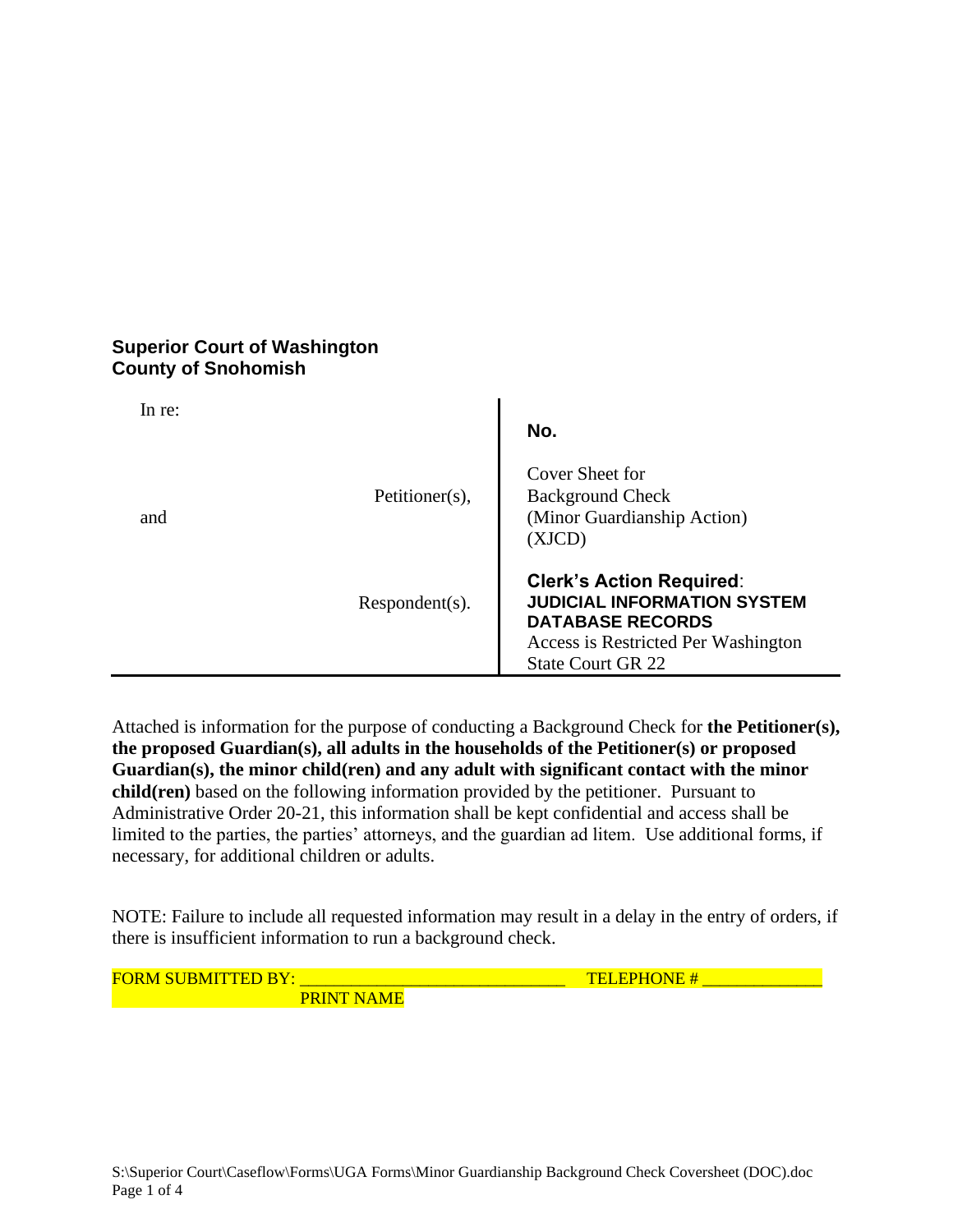| <b>CHILD(REN) INFORMATION</b>                                                 |                                                                        |  |
|-------------------------------------------------------------------------------|------------------------------------------------------------------------|--|
| 1 <sup>st</sup> Child's FULL Name (First, Middle, Last)                       | 2 <sup>nd</sup> Child's FULL Name (First, Middle, Last)                |  |
| 1 <sup>st</sup> Child's Date of Birth (MO/DAY/YEAR)                           | 2 <sup>nd</sup> Child's Date of Birth (MO/DAY/YEAR)                    |  |
| 1 <sup>st</sup> Child's CURRENT Address                                       | 2 <sup>nd</sup> Child's CURRENT Address                                |  |
| <b>FOR COURT USE ONLY</b>                                                     | <b>FOR COURT USE ONLY</b>                                              |  |
| Background check attached / No information found                              | Background check attached / No information found                       |  |
| 3 <sup>rd</sup> Child's FULL Name (First, Middle, Last)                       | 4 <sup>th</sup> Child's FULL Name (First, Middle, Last)                |  |
| 3rd Child's Date of Birth (MO/DAY/YEAR)                                       | 4th Child's Date of Birth (MO/DAY/YEAR)                                |  |
| 3rd Child's CURRENT Address                                                   | 4th Child's CURRENT Address                                            |  |
| <b>FOR COURT USE ONLY</b><br>Background check attached / No information found | FOR COURT USE ONLY<br>Background check attached / No information found |  |
|                                                                               |                                                                        |  |

| PETITIONER INFORMATION                                       |                                                              |  |
|--------------------------------------------------------------|--------------------------------------------------------------|--|
| 1 <sup>st</sup> Petitioner's FULL Name (First, Middle, Last) | 2 <sup>nd</sup> Petitioner's FULL Name (First, Middle, Last) |  |
| including former names or aliases                            | including former names or aliases                            |  |
|                                                              |                                                              |  |
| 1 <sup>st</sup> Petitioner's Date of Birth (MO/DAY/YEAR)     | 2 <sup>nd</sup> Petitioner's Date of Birth (MO/DAY/YEAR)     |  |
|                                                              |                                                              |  |
| 1 <sup>st</sup> Petitioner's CURRENT Address (also list      | 2 <sup>nd</sup> Petitioner's CURRENT Address                 |  |
|                                                              |                                                              |  |
|                                                              |                                                              |  |
| 1 <sup>st</sup> Petitioner's Driver's License/ID No.         | 2 <sup>nd</sup> Petitioner's Driver's License/ID No.         |  |
|                                                              |                                                              |  |
| <b>FOR COURT USE ONLY</b>                                    | <b>FOR COURT USE ONLY</b>                                    |  |
| Case type 6 checked $\Box$                                   | Case type 6 checked $\Box$                                   |  |
| Background check attached / No information found             | Background check attached / No information found             |  |

S:\Superior Court\Caseflow\Forms\UGA Forms\Minor Guardianship Background Check Coversheet (DOC).doc Page 2 of 4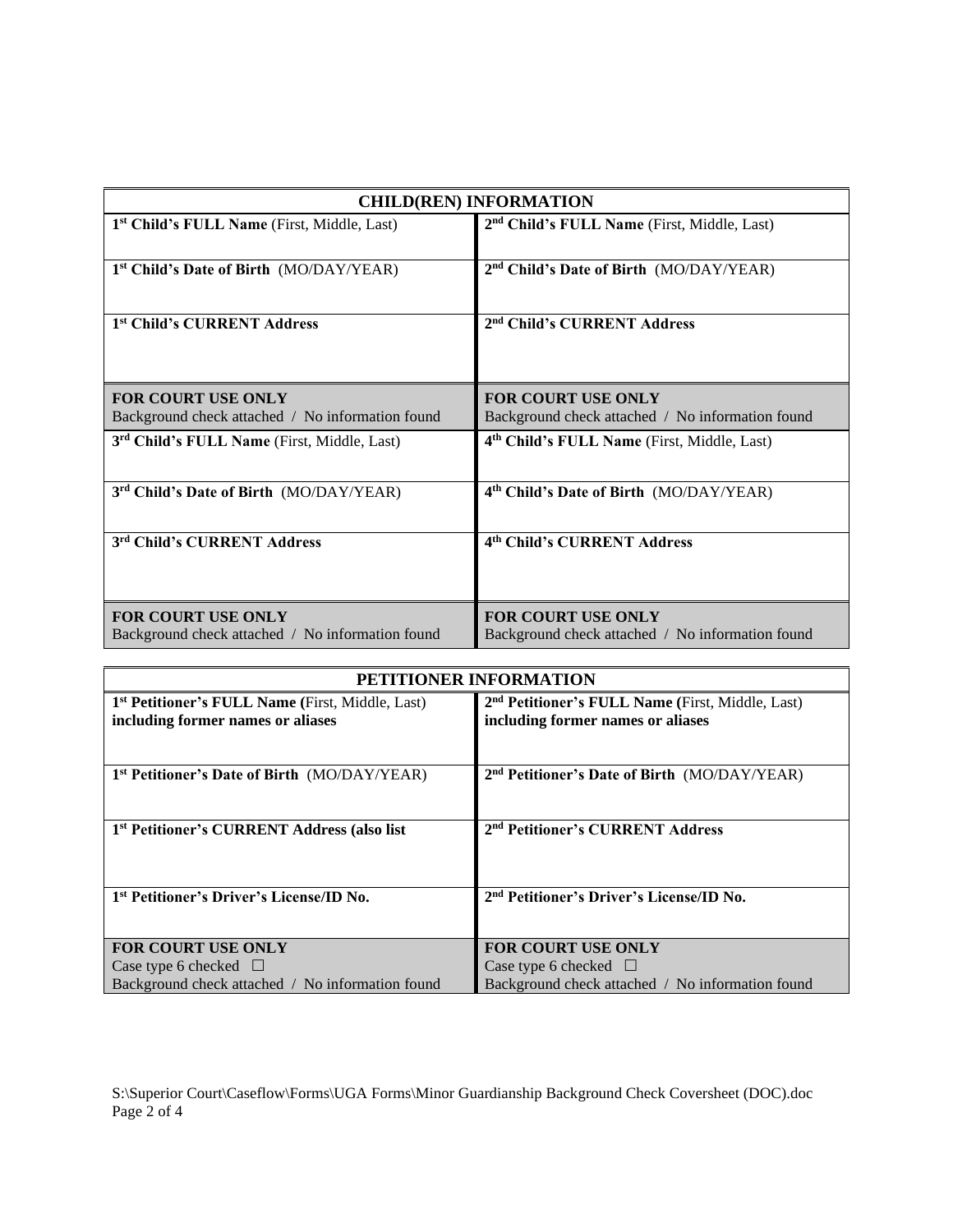| <b>PROPOSED GUARDIAN INFORMATION</b>                        |                                                               |  |  |
|-------------------------------------------------------------|---------------------------------------------------------------|--|--|
| (If Proposed Guardian is NOT also a Petitioner)             |                                                               |  |  |
| 1st Proposed Guardian's FULL Name (First, Middle,           | 2 <sup>nd</sup> Proposed Guardian's FULL Name (First, Middle, |  |  |
| Last) including former names or aliases                     | Last) including former names or aliases                       |  |  |
|                                                             |                                                               |  |  |
|                                                             |                                                               |  |  |
| 1 <sup>st</sup> Proposed Guardian's Date of Birth           | 2 <sup>nd</sup> Proposed Guardian's Date of Birth             |  |  |
| (MO/DAY/YEAR)                                               | (MO/DAY/YEAR)                                                 |  |  |
|                                                             |                                                               |  |  |
| 1 <sup>st</sup> Proposed Guardian's CURRENT Address         | 2 <sup>nd</sup> Proposed Guardian's CURRENT Address           |  |  |
|                                                             |                                                               |  |  |
|                                                             |                                                               |  |  |
| 1 <sup>st</sup> Proposed Guardian's Driver's License/ID No. | 2 <sup>nd</sup> Proposed Guardian's Driver's License/ID No.   |  |  |
|                                                             |                                                               |  |  |
|                                                             |                                                               |  |  |
| <b>FOR COURT USE ONLY</b>                                   | <b>FOR COURT USE ONLY</b>                                     |  |  |
| Case type 6 checked $\Box$                                  | Case type 6 checked $\Box$                                    |  |  |
| Background check attached / No information found            | Background check attached / No information found              |  |  |

| <b>ADULT MEMBERS OF ANY PETITIONER'S HOUSEHOLD OR OF ANY PROPOSED</b> |                                                  |  |  |
|-----------------------------------------------------------------------|--------------------------------------------------|--|--|
| <b>GUARDIAN'S HOUSEHOLD (attach additional pages, if necessary)</b>   |                                                  |  |  |
| FULL Name (First, Middle, Last) including former                      | FULL Name (First, Middle, Last) including former |  |  |
| names or aliases                                                      | names or aliases                                 |  |  |
|                                                                       |                                                  |  |  |
|                                                                       |                                                  |  |  |
| Date of Birth (MO/DAY/YEAR)                                           | Date of Birth (MO/DAY/YEAR)                      |  |  |
|                                                                       |                                                  |  |  |
|                                                                       |                                                  |  |  |
| <b>CURRENT Address</b>                                                | <b>CURRENT Address</b>                           |  |  |
|                                                                       |                                                  |  |  |
|                                                                       |                                                  |  |  |
| Driver's License/ID No.                                               | Driver's License/ID No.                          |  |  |
|                                                                       |                                                  |  |  |
|                                                                       |                                                  |  |  |
| <b>FOR COURT USE ONLY</b>                                             | <b>FOR COURT USE ONLY</b>                        |  |  |
| Case type 6 checked $\Box$                                            | Case type 6 checked $\Box$                       |  |  |
| Background check attached / No information found                      | Background check attached / No information found |  |  |